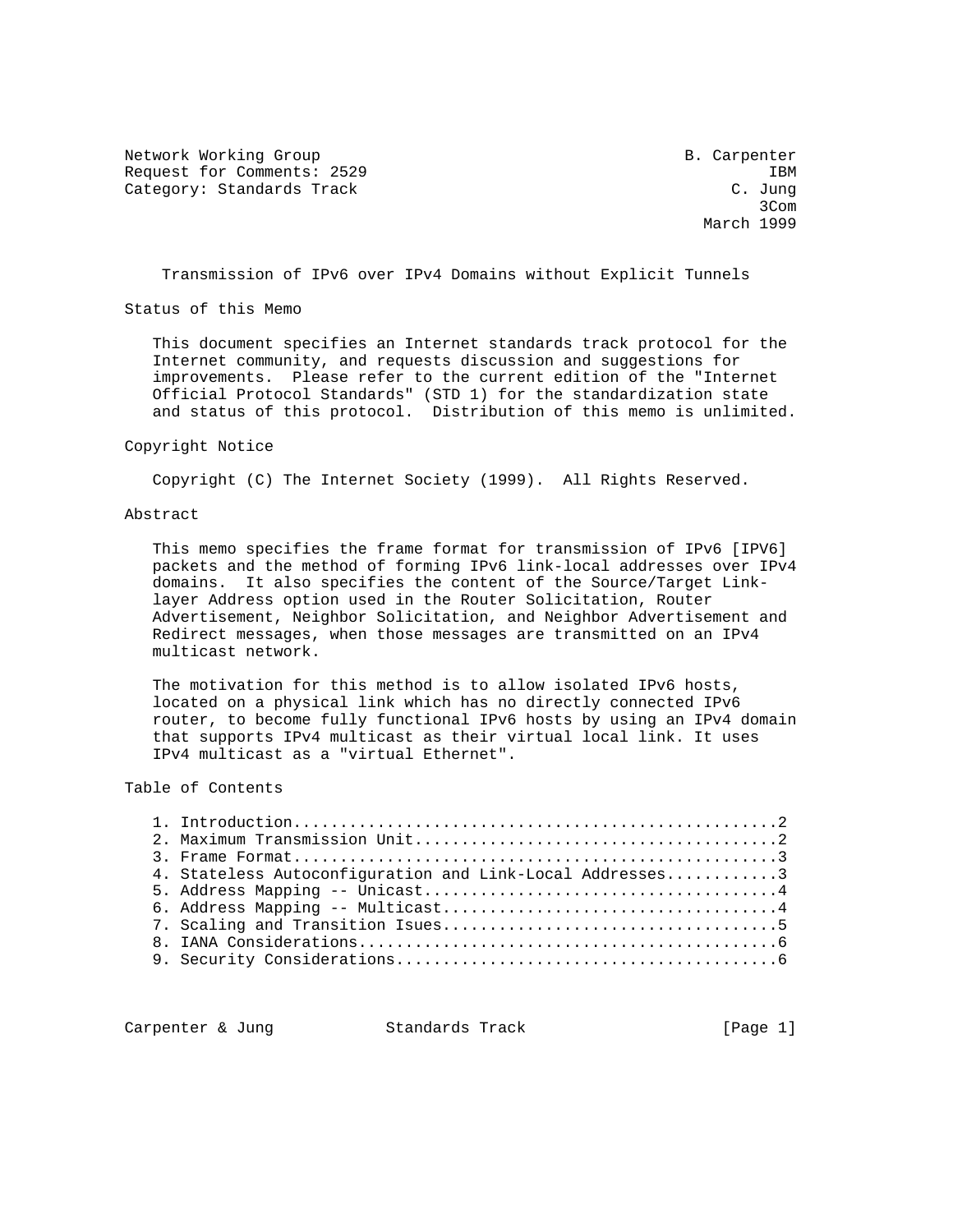| APPENDIX A: IPv4 Multicast Addresses for Neighbor Discovery 8 |  |
|---------------------------------------------------------------|--|
|                                                               |  |
|                                                               |  |
|                                                               |  |

## 1. Introduction

 This memo specifies the frame format for transmission of IPv6 [IPV6] packets and the method of forming IPv6 link-local addresses over IPv4 multicast "domains". For the purposes of this document, an IPv4 domain is a fully interconnected set of IPv4 subnets, within the same local multicast scope, on which there are at least two IPv6 nodes conforming to this specification. This IPv4 domain could form part of the globally-unique IPv4 address space, or could form part of a private IPv4 network [RFC 1918].

 This memo also specifies the content of the Source/Target Link-layer Address option used in the Router Solicitation, Router Advertisement, Neighbor Solicitation, Neighbor Advertisement and Redirect messages described in [DISC], when those messages are transmitted on an IPv4 multicast domain.

 The motivation for this method is to allow isolated IPv6 hosts, located on a physical link which has no directly connected IPv6 router, to become fully functional IPv6 hosts by using an IPv4 multicast domain as their virtual local link. Thus, at least one IPv6 router using the same method must be connected to the same IPv4 domain if IPv6 routing to other links is required.

 IPv6 hosts connected using this method do not require IPv4-compatible addresses or configured tunnels. In this way IPv6 gains considerable independence of the underlying links and can step over many hops of IPv4 subnets. The mechanism is known formally as "IPv6 over IPv4" or "6over4" and colloquially as "virtual Ethernet".

 The key words "MUST", "MUST NOT", "REQUIRED", "SHALL", "SHALL NOT", "SHOULD", "SHOULD NOT", "RECOMMENDED", "MAY", and "OPTIONAL" in this document are to be interpreted as described in [RFC2119].

2. Maximum Transmission Unit

 The default MTU size for IPv6 packets on an IPv4 domain is 1480 octets. This size may be varied by a Router Advertisement [DISC] containing an MTU option which specifies a different MTU, or by manual configuration of each node.

Carpenter & Jung Standards Track [Page 2]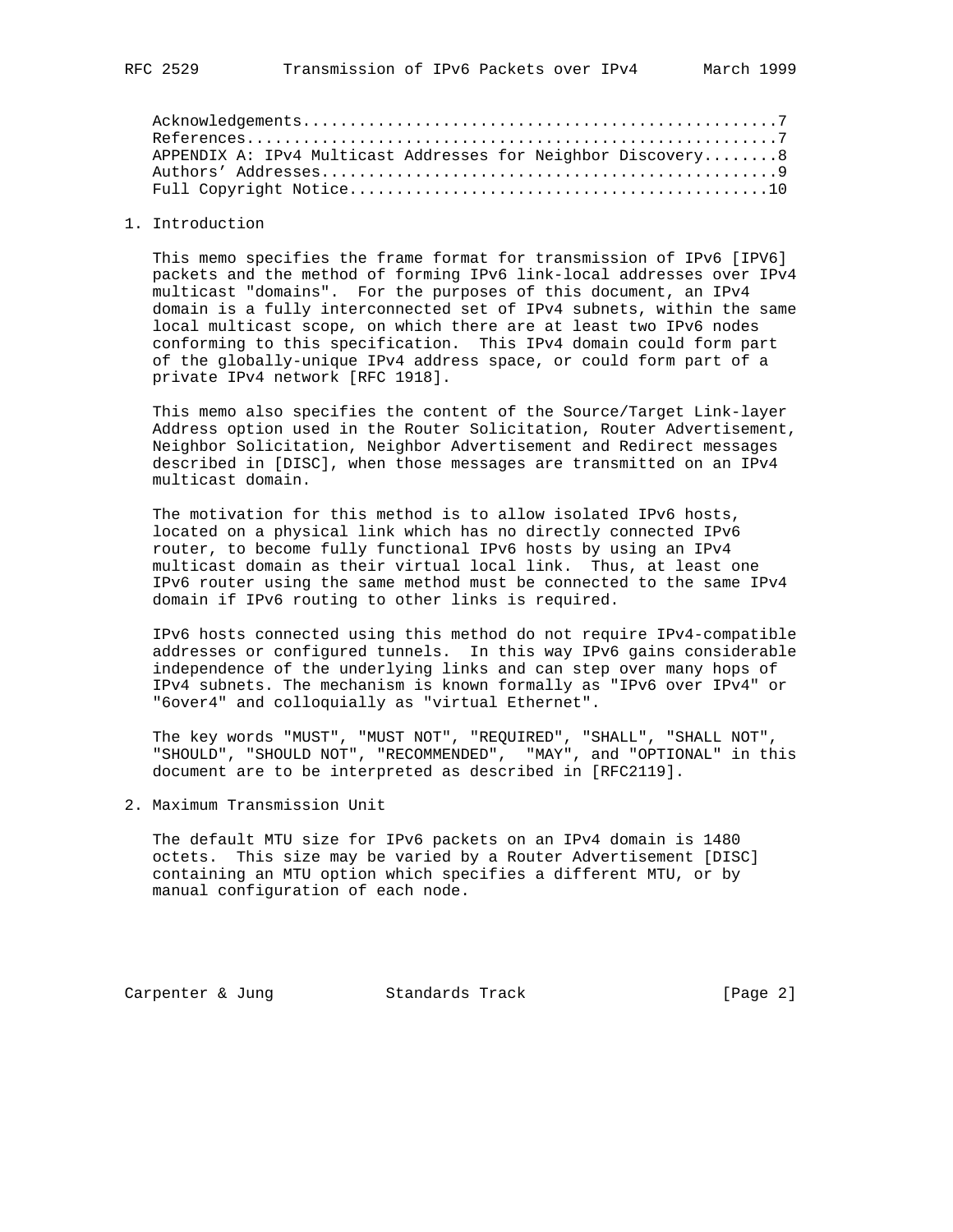Note that if by chance the IPv6 MTU size proves to be too large for some intermediate IPv4 subnet, IPv4 fragmentation will ensue. While undesirable, this is not disastrous. However, the IPv4 "do not fragment" bit MUST NOT be set in the encapsulating IPv4 header.

3. Frame Format

 IPv6 packets are transmitted in IPv4 packets [RFC 791] with an IPv4 protocol type of 41, the same as has been assigned in [RFC 1933] for IPv6 packets that are tunneled inside of IPv4 frames. The IPv4 header contains the Destination and Source IPv4 addresses. The IPv4 packet body contains the IPv6 header followed immediately by the payload.

| 0 1 2 3 4 5 6 7 8 9 0 1 2 3 4 5 6 7 8 9 0 1 2 3 4 5 6 7 8 9 |                                  |                                 |                        |  |         |  |  |
|-------------------------------------------------------------|----------------------------------|---------------------------------|------------------------|--|---------|--|--|
|                                                             |                                  |                                 |                        |  |         |  |  |
| Version <br>IHL                                             | Type of Service                  |                                 | Total Length           |  |         |  |  |
|                                                             |                                  |                                 |                        |  |         |  |  |
|                                                             | Identification                   | Flags  Fragment Offset          |                        |  |         |  |  |
|                                                             |                                  |                                 |                        |  |         |  |  |
| Time to Live   Protocol 41                                  |                                  |                                 | Header Checksum        |  |         |  |  |
|                                                             |                                  |                                 |                        |  |         |  |  |
|                                                             | Source Address                   |                                 |                        |  |         |  |  |
|                                                             | -+-+-+-+-+-+-+-+-+-+-+-+         |                                 | -+-+-+-+-+-+-+-+-+-+-+ |  |         |  |  |
|                                                             | Destination Address              |                                 |                        |  |         |  |  |
|                                                             |                                  | -+-+-+-+-+-+-+-+-+-+-+-+-+-+-+- |                        |  |         |  |  |
|                                                             | Options                          |                                 |                        |  | Padding |  |  |
|                                                             |                                  |                                 |                        |  |         |  |  |
|                                                             | IPv6 header and payload $\ldots$ |                                 |                        |  |         |  |  |
|                                                             |                                  |                                 |                        |  |         |  |  |

 If there are IPv4 options, then padding SHOULD be added to the IPv4 header such that the IPv6 header starts on a boundary that is a 32 bit offset from the end of the datalink header.

 The Time to Live field SHOULD be set to a low value, to prevent such packets accidentally leaking from the IPv4 domain. This MUST be a configurable parameter, with a recommended default of 8.

4. Stateless Autoconfiguration and Link-Local Addresses

 The Interface Identifier [AARCH] of an IPv4 interface is the 32-bit IPv4 address of that interface, with the octets in the same order in which they would appear in the header of an IPv4 packet, padded at the left with zeros to a total of 64 bits. Note that the "Universal/ Local" bit is zero, indicating that the Interface Identifer is not globally unique. When the host has more than one IPv4 address in use

Carpenter & Jung Standards Track [Page 3]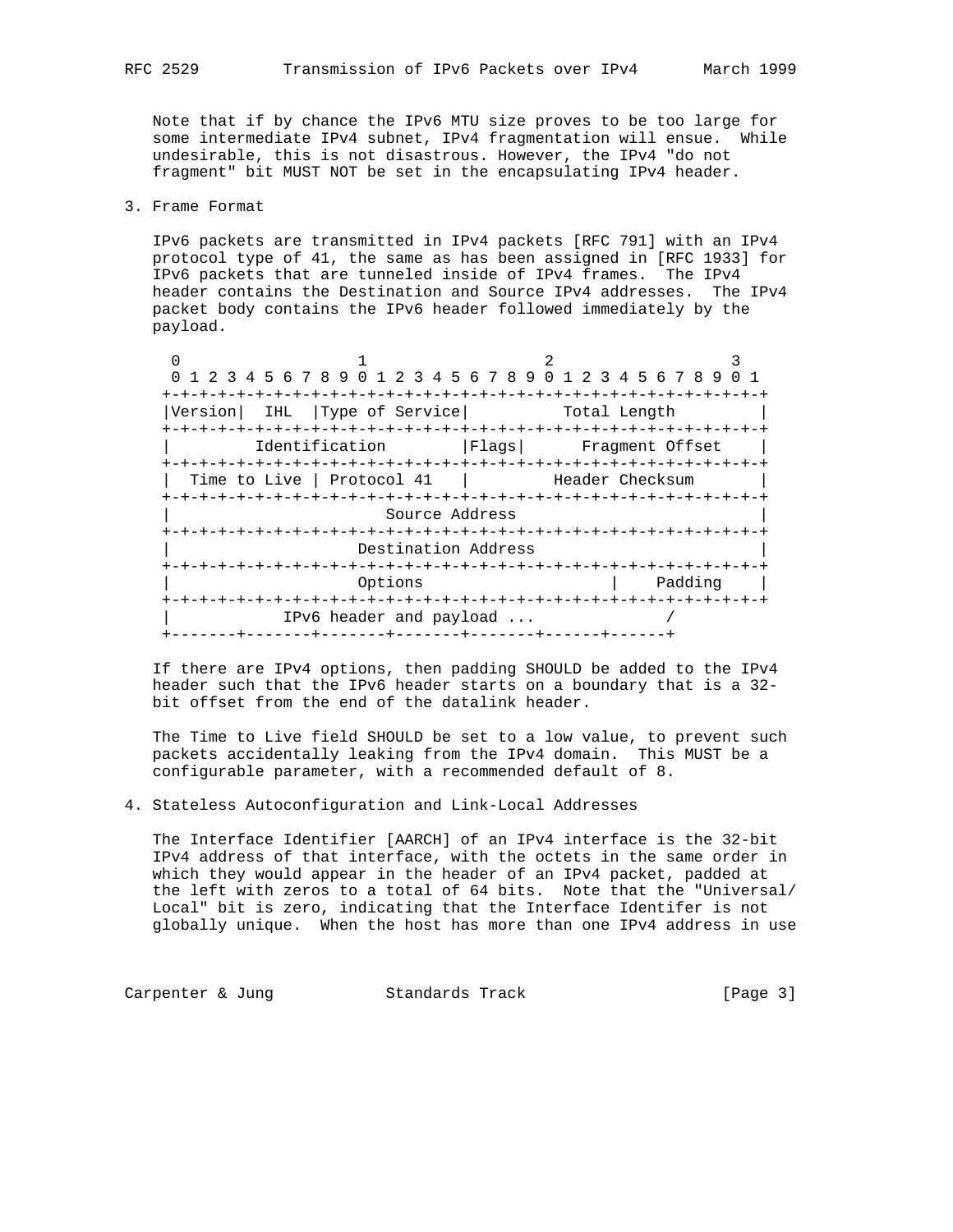on the physical interface concerned, an administrative choice of one of these IPv4 addresses is made.

 An IPv6 address prefix used for stateless autoconfiguration [CONF] of an IPv4 interface MUST have a length of 64 bits except for a special case mentioned in Section 7.

 The IPv6 Link-local address [AARCH] for an IPv4 virtual interface is formed by appending the Interface Identifier, as defined above, to the prefix FE80::/64.

| FF. | 80. | . | . _ _ _ _ _ _ + _ _ _ _ _ _ _ + _ _ _ | U U | 00 | U U |
|-----|-----|---|---------------------------------------|-----|----|-----|
|     | 00  |   | 00   00   IPv4 Address                |     |    |     |

5. Address Mapping -- Unicast

 The procedure for mapping IPv6 addresses into IPv4 virtual link-layer addresses is described in [DISC]. The Source/Target Link-layer Address option has the following form when the link layer is IPv4. Since the length field is in units of 8 bytes, the value below is 1.

 +-------+-------+-------+-------+-------+-------+-------+-------+ | Type |Length | must be zero | IPv4 Address | +-------+-------+-------+-------+-------+-------+-------+-------+

 Type: 1 for Source Link-layer address. 2 for Target Link-layer address.

Length:

1 (in units of 8 octets).

IPv4 Address:

 The 32 bit IPv4 address, in network byte order. This is the address the interface currently responds to, and may be different from the Interface Identifier for stateless autoconfiguration.

6. Address Mapping -- Multicast

 IPv4 multicast MUST be available. An IPv6 packet with a multicast destination address DST MUST be transmitted to the IPv4 multicast address of Organization-Local Scope using the mapping below. These IPv4 multicast addresses SHOULD be taken from the block

Carpenter & Jung Standards Track [Page 4]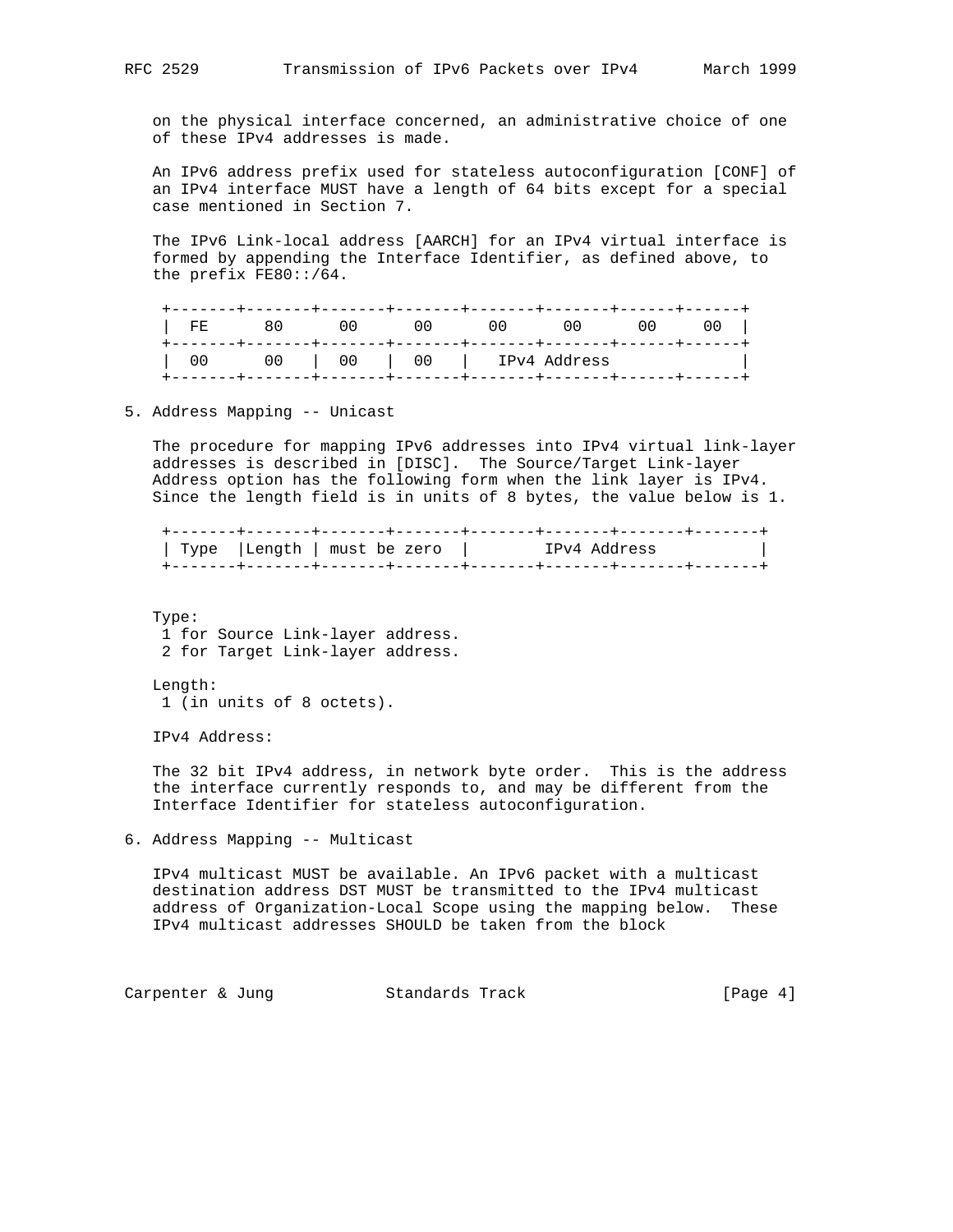239.192.0.0/16, a sub-block of the Organization-Local Scope address block, or, if all of those are not available, from the expansion blocks defined in [ADMIN]. Note that when they are formed using the expansion blocks, they use only a /16 sized block.

 +-------+-------+-------+-------+ | 239 | OLS | DST14 | DST15 | +-------+-------+-------+-------+ DST14, DST15 last two bytes of IPv6 multicast address. OLS from the configured Organization-Local Scope address block. SHOULD be 192, see [ADMIN] for details.

 No new IANA registration procedures are required for the above. See appendix A. for a list of all the multicast groups that must be joined to support Neighbor Discovery.

7. Scaling and Transition Issues

 The multicast mechanism described in Section 6 above appears to have essentially the same scaling properties as native IPv6 over most media, except for the slight reduction in MTU size which will slightly reduce bulk throughput. On an ATM network, where IPv4 multicast relies on relatively complex mechanisms, it is to be expected that IPv6 over IPv4 over ATM will perform less well than native IPv6 over ATM.

 The "IPv6 over IPv4" mechanism is intended to take its place in the range of options available for transition from IPv4 to IPv6. In particular it allows a site to run both IPv4 and IPv6 in coexistence, without having to configure IPv6 hosts either with IPv4-compatible addresses or with tunnels. Interfaces of the IPv6 router and hosts will of course need to be enabled in "6over4" mode.

 A site may choose to start its IPv6 transition by configuring one IPv6 router to support "6over4" on an interface connected to the site's IPv4 domain, and another IPv6 format on an interface connected to the IPv6 Internet. Any enabled "6over4" hosts in the IPv4 domain will then be able to communicate both with the router and with the IPv6 Internet, without manual configuration of a tunnel and without the need for an IPv4-compatible IPv6 address, either stateless or stateful address configuration providing the IPv6 address to the IPv6 host.

Carpenter & Jung Standards Track (Page 5)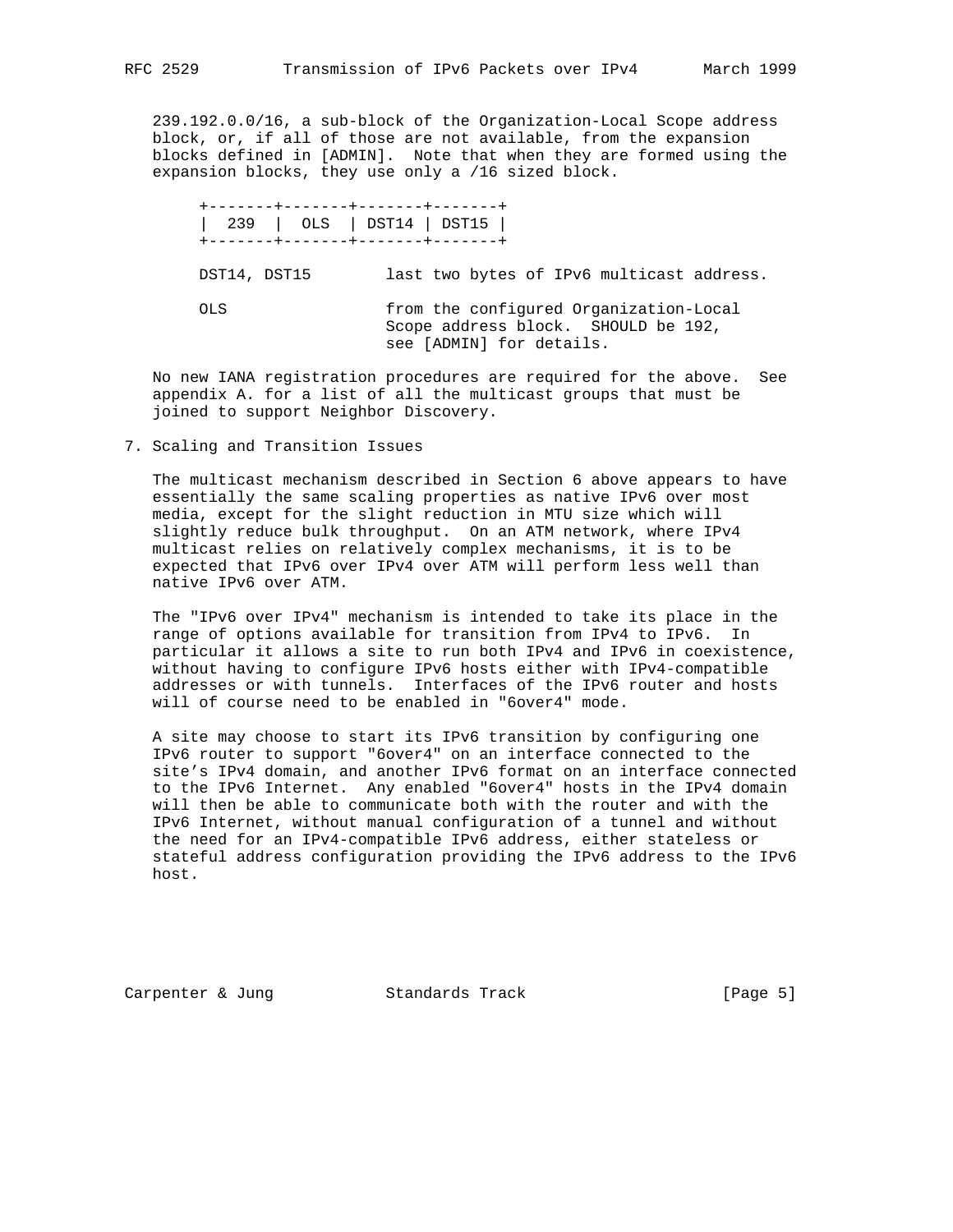During transition, routers may need to advertise at least two IPv6 prefixes, one for the native LAN (e.g. Ethernet) and one for "6over4". As with any IPv6 prefix assigned to an IPv6 subnet, the latter MUST be unique within its scope, whether site-local or global addressing is used.

 Also note that when a router is handling both native LAN and "6over4" on the same physical interface, during stateless autoconfiguration, there is a period when IPv6 link-local addresses are used, in both cases with the prefix FE80::/64. Note that the prefix-length for these link-local adddress MUST then be 128 so that the two cases can be distinguished.

 As the site installs additional IPv6 routers, "6over4" hosts which become physically adjacent to IPv6 routers can be changed to run as native IPv6 hosts, with the the only impact on IPv6 applications being a slight increase in MTU size. At some stage during transition, it might be convenient to dual home hosts in both native LAN and "6over4" mode, but this is not required.

#### 8. IANA Considerations

No assignments by the IANA are required beyond those in [ADMIN].

9. Security Considerations

 Implementors should be aware that, in addition to posssible attacks against IPv6, security attacks against IPv4 must also be considered. Use of IP security at both IPv4 and IPv6 levels should nevertheless be avoided, for efficiency reasons. For example, if IPv6 is running encrypted, encryption of IPv4 would be redundant except if traffic analysis is felt to be a threat. If IPv6 is running authenticated, then authentication of IPv4 will add little. Conversely, IPv4 security will not protect IPv6 traffic once it leaves the IPv6-over- IPv4 domain. Therefore, implementing IPv6 security is required even if IPv4 security is available.

 There is a possible spoofing attack in which spurious 6over4 packets are injected into a 6over4 domain from outside. Thus, boundary routers MUST discard multicast IPv4 packets with source or destination multicast addresses of organisation local scope as defined in section 6 above, if they arrive on physical interfaces outside that scope. To defend against spurious unicast 6over4 packets, boundary routers MUST discard incoming IPv4 packets with protocol type 41 from unknown sources, i.e. IPv6-in-IPv4 tunnels must only be accepted from trusted sources. Unless IPSEC

Carpenter & Jung Standards Track [Page 6]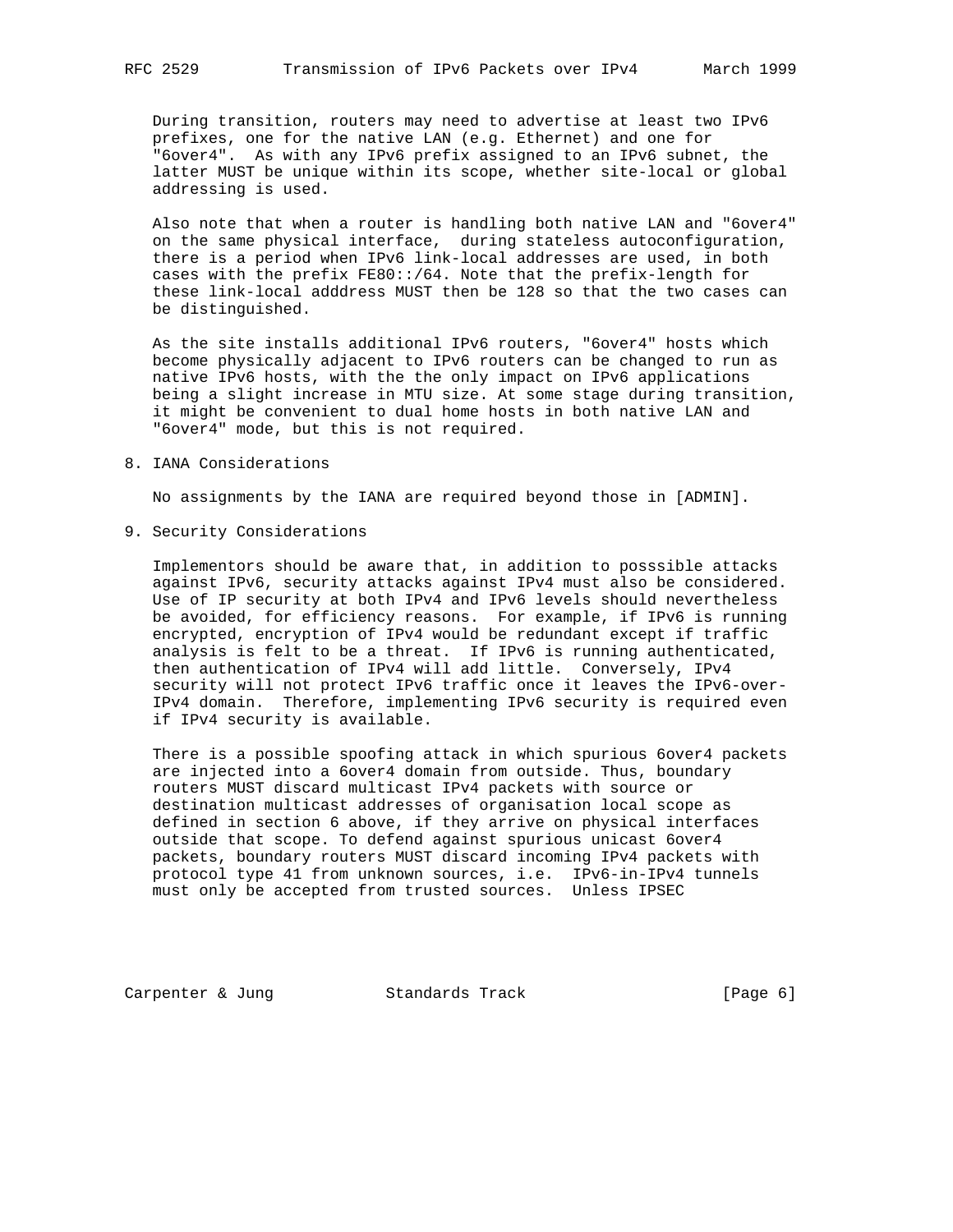authentication is available, the RECOMMENDED technique for this is to configure the boundary router only to accept protocol type 41 packets from source addresses within a trusted range or ranges.

## Acknowledgements

 The basic idea presented above is not original, and we have had invaluable comments from Matt Crawford, Steve Deering, Dan Harrington, Rich Draves, Erik Nordmark, Quang Nguyen, Thomas Narten, and other members of the IPNG and NGTRANS working groups.

 This document is seriously ripped off from RFC 1972 written by Matt Crawford. Brian Carpenter was at CERN when the work was started.

References

- [AARCH] Hinden, R., and S. Deering, "IP Version 6 Addressing Architecture", RFC 2373, July 1998.
- [ADMIN] Meyer, D., "Administratively Scoped IP Multicast", BCP 23, RFC 2365, July 1998.
- [CONF] Thomson, S. and T. Narten, "IPv6 Stateless Address Autoconfiguration", RFC 2462, December 1998.
- [DISC] Narten, T., Nordmark, E. and W. Simpson, "Neighbor Discovery for IP Version 6 (IPv6)", RFC 2461, December 1998.
- [IPV6] Deering, S. and R. Hinden, "Internet Protocol, Version 6 (IPv6) Specification", RFC 2460, December 1998.
- [RFC 791] Postel, J., "Internet Protocol", STD 5, RFC 791, September 1981.
- [RFC 1918] Rekhter, Y., Moskowitz, R., Karrenberg, D., de Groot, G. and E. Lear, "Address Allocation for Private Internets", RFC 1918, February 1996.
- [RFC 1933] Gilligan, R. and E. Nordmark, "Transition Mechanisms for IPv6 Hosts and Routers", RFC 1933, April 1996.
- [RFC 2119] Bradner, S., "Key words for use in RFCs to Indicate Requirement Levels", BCP 14, RFC 2119, March 1997.
- [RFC 1972] Crawford, M., "A Method for the Transmission of IPv6 Packets over Ethernet Networks", RFC 1972, August 1996.

Carpenter & Jung Standards Track [Page 7]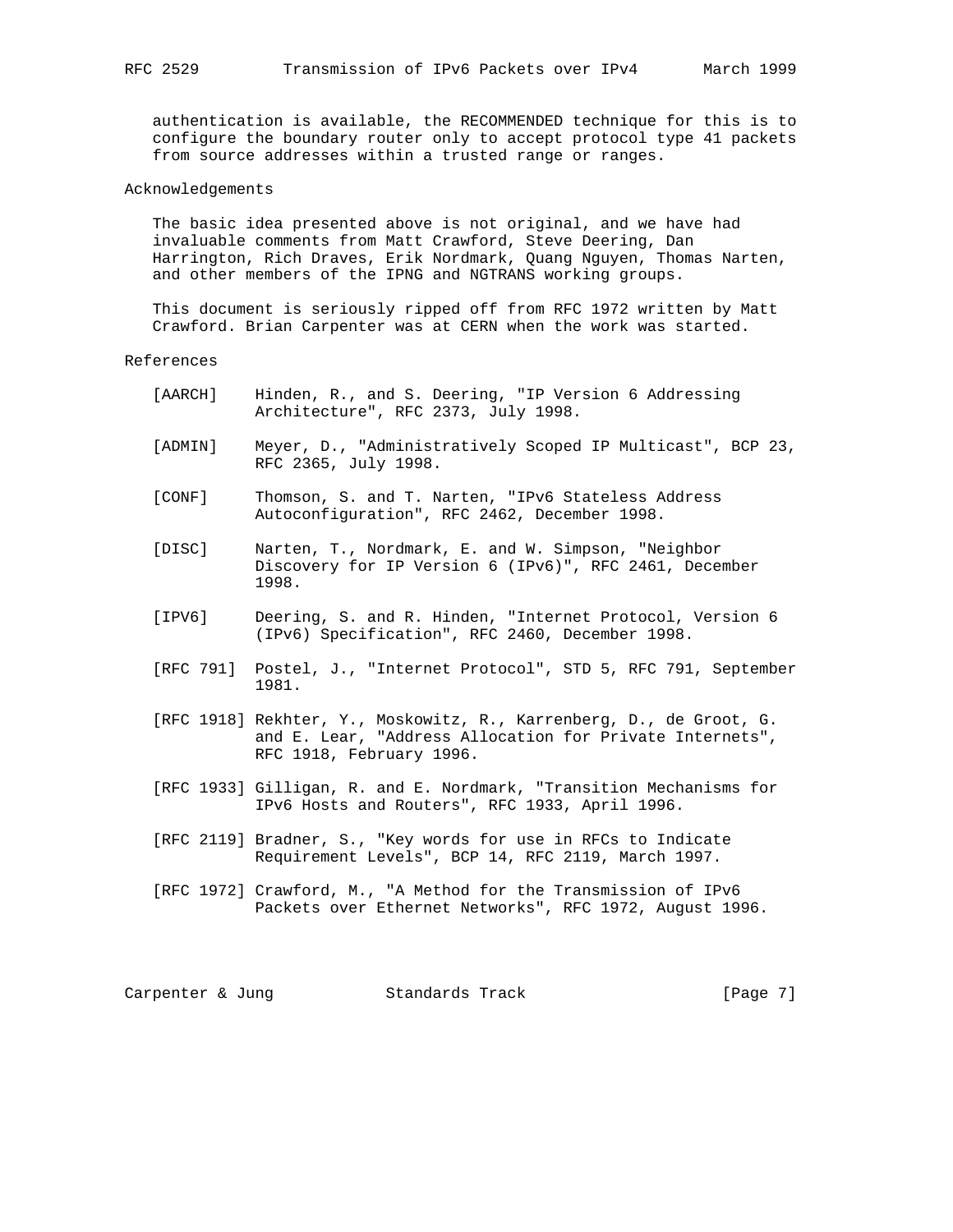APPENDIX A: IPv4 Multicast Addresses for Neighbor Discovery

 The following IPv4 multicast groups are used to support Neighbor Discovery with this specification. The IPv4 addresses listed in this section were obtained by looking at the IPv6 multicast addresses that Neigbour Discovery uses, and deriving the resulting IPv4 "virtual link-layer" addresses that are generated from them using the algorithm given in Section 6.

all-nodes multicast address

- the administratively-scoped IPv4 multicast address used to reach all nodes in the local IPv4 domain supporting this specification. 239.OLS.0.1
- all-routers multicast address - the administratively-scoped IPv4 multicast address to reach all routers in the local IPv4 domain supporting this specification. 239.OLS.0.2

solicited-node multicast address

 - an administratively scoped multicast address that is computed as a function of the solicited target's address by taking the low-order 24 bits of the IPv4 address used to form the IPv6 address, and prepending the prefix FF02:0:0:0:0:1:FF00::/104 [AARCH]. This is then mapped to the IPv4 multicast address by the method described in this document. For example, if the IPv4 address used to form the IPv6 address is W.X.Y.Z, then the IPv6 solicited node multicast address is FF02::1:255.X.Y.Z and the corresponding IPv4 multicast address is 239.OLS.Y.Z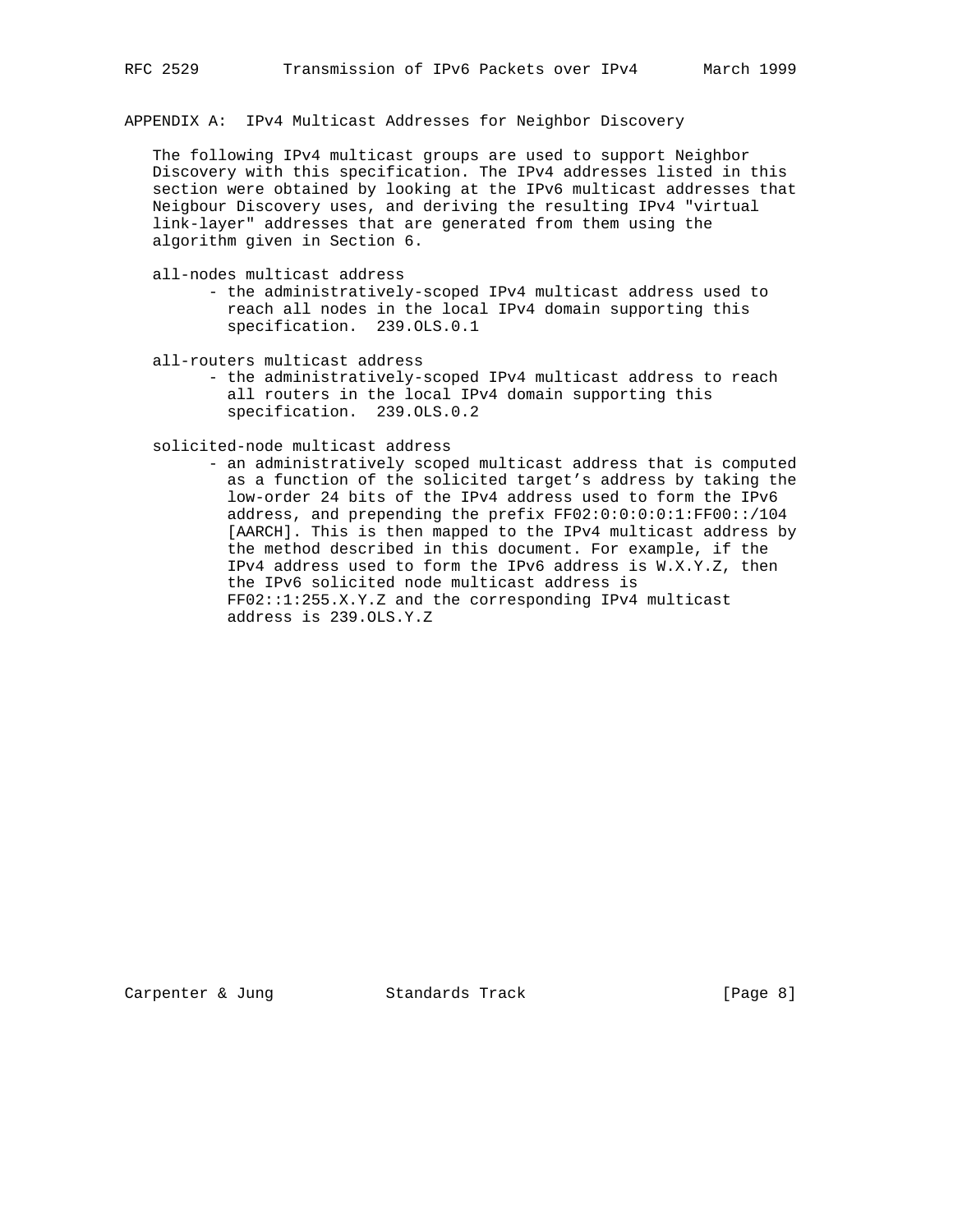Authors' Addresses

 Brian E. Carpenter Internet Division IBM United Kingdom Laboratories MP 185, Hursley Park Winchester, Hampshire S021 2JN, UK

EMail: brian@hursley.ibm.com

 Cyndi Jung 3Com Corporation 5400 Bayfront Plaza, Mailstop 3219 Santa Clara, California 95052-8145

EMail: cmj@3Com.com